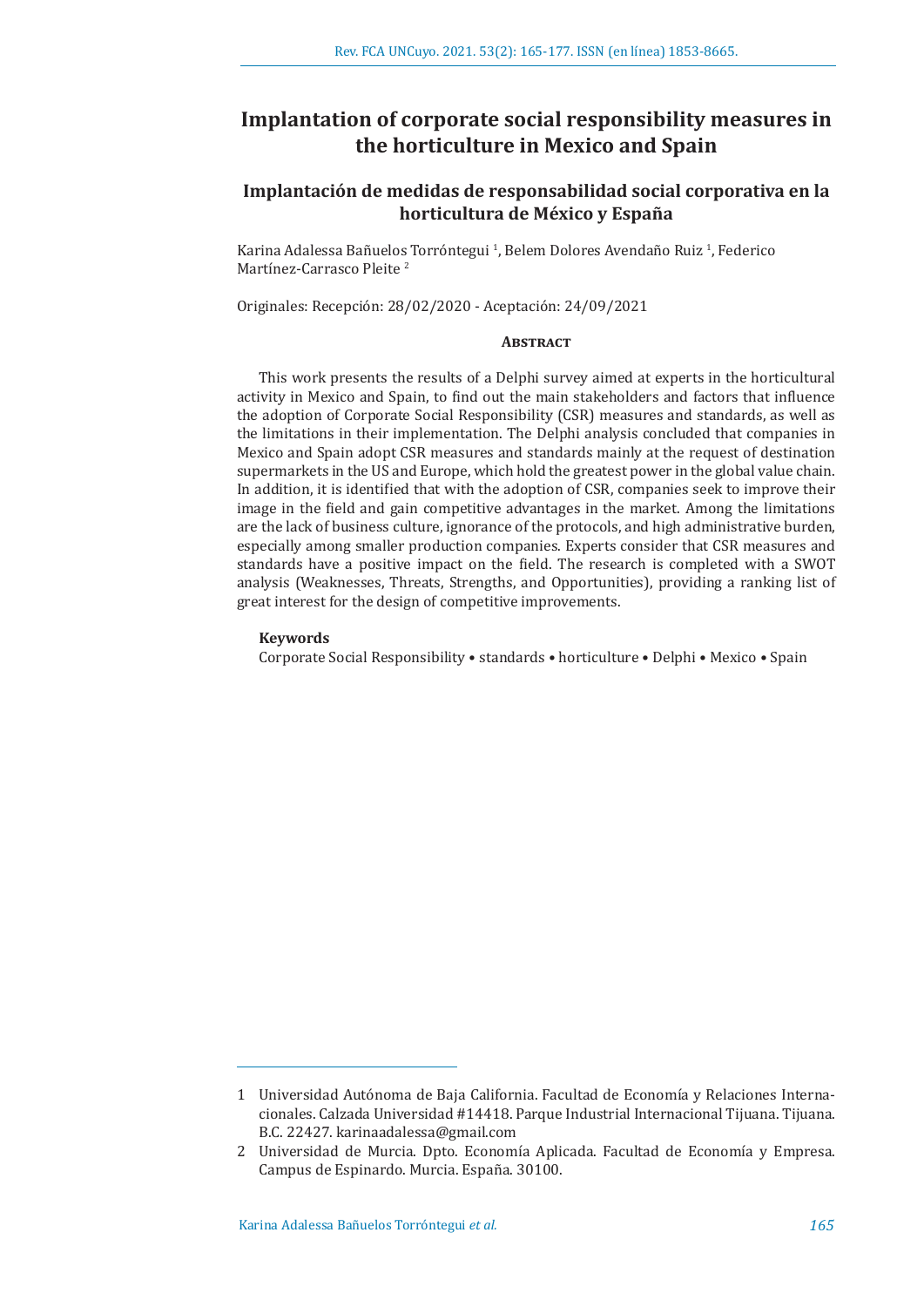#### **Resumen**

Este trabajo presenta los resultados de una encuesta Delphi dirigida a expertos de la actividad hortícola de México y España, con el objetivo de conocer los principales grupos de interés (*stakeholders*) y factores que influyen en la adopción de medidas y estándares de Responsabilidad Social Corporativa (RSC) así como las limitaciones para implementarlas. El análisis Delphi permitió concluir que las empresas de México y España adoptan medidas y estándares de RSC principalmente por requerimiento de los supermercados de destino en EE. UU. y Europa, quienes ostentan el mayor poder en la cadena global de valor. Además, se identifica que con la adopción de RSC buscan mejorar la imagen de la empresa en la actividad y ganar ventajas competitivas en el mercado. Entre las limitaciones están la falta de cultura empresarial, el desconocimiento de los protocolos y la alta carga administrativa, en especial entre las empresas productoras de menor tamaño. Los expertos consideran que las medidas y estándares de RSC tienen un impacto positivo en el campo. Se finaliza el estudio con un análisis DAFO (Debilidades, Amenazas, Fortalezas y Oportunidades), aportando un valioso ranking de interés para el diseño de mejoras competitivas en la actividad hortícola de ambos países.

#### **Palabras clave**

Responsabilidad Social Corporativa • estándares • horticultura • Delphi • México • España

## **INTRODUCTION**

In Southeastern Spain (Region of Murcia and Almería) and Northwestern Mexico (Sinaloa and Baja California), there are two important horticultural production areas which commonly supply to the European and American markets, outside the summer season. Intensive horticulture in these areas has been developed alongside the implementation of numerous measures and standards of Corporate Social Responsibility (CSR), which are common among the production companies that lead the international agricultural sector.

The CSR was first used in Howard R. Bowen's book "Social Responsibilities of Businessmen" in 1953. Later, in 1979, Archie Carroll defined CSR as what society expects of companies in economic, ethical, legal, and philanthropic matters. Currently, there are more than thirty-seven definitions of CSR in the academy (10). The concept used in this research is that of the ISO 26000, one of the most accepted worldwide. They define the CSR as the responsibility that companies have over the actions, they carry out concerning society and the environment, for which communication with stakeholders is transcendental (26).

In the implementation of CSR, the stakeholder theory explains how companies are obliged to respond to society. Stakeholders are groups or individuals who can benefit or be harmed by the action of the company. Stakeholders can be grouped into two categories: the first one, which includes employees, owners, customers, the local community, and suppliers, is vital for the endurance of the company. The second one includes groups or individuals such as the government, NGOs, and competitors that can be affected by the corporation (10, 15).

According to Esteban (2007), the theory of stakeholders is relevant because it allows the transition from theory to practice in the field of social responsibility. This theory sees the intertwining of relationships that a company is subject to, which is diverse. On the other hand, the existence and recognition of stakeholders have allowed companies to articulate various CSR actions in their management, sometimes voluntarily, sometimes as a strategy to obtain a better reputation, and with it minimize risks. Companies also articulate CSR action pressured by non-governmental organizations, competitors, or even by international regulations (3). At the same time, the benefits of being a responsible company are notable, for instance, making decisions in the present ensures long-term permanence; as many government regulations are avoided by anticipating new demands (11).

In this sense, Porter and Kramer (2006) indicate that companies must adopt CSR measures to obtain competitive advantages over other companies, such as improving the company's image and reputation, or ensuring its permanence in the market. For this, the company must strategically select what actions and CSR measures to develop. These authors consider the stakeholder theory to be a wrong approach on exercising CSR.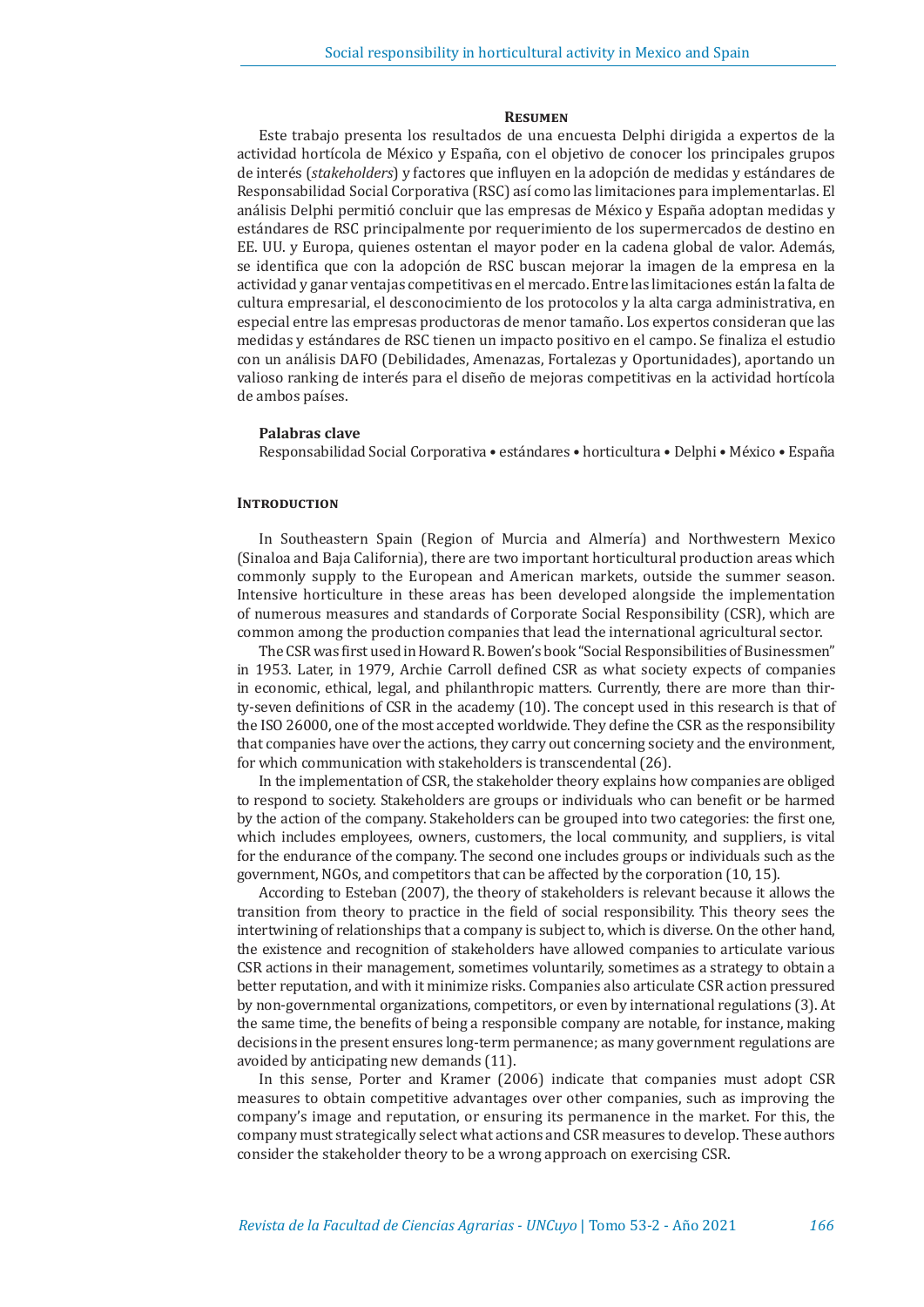For Luhmann and Theuvsen (2016) the development of CSR measures in the agribusiness sector is determined by the size of the company, its degree of internationalization, brand orientation, and its position in the value chain. In the agricultural export activity, specifically, Food Retail Markets (FRM) have developed several standards to avoid certain risks that could damage their reputation or image (5, 16, 19, 21, 24). The growing importance of new standards and norms in agricultural systems around the world should not be forgotten, as pointed out by Handschuch *et al.* (2013); in the case of export-oriented countries, abiding those standards and norms ensures continuous access to the main markets.

The private social responsibility standards and measures imposed by the FRM are set considering their global purchasing power, especially in developed countries; for instance, the United Kingdom, where five retailers owned more than 75% of the market share by the end of the 1990s (Freidberg, 2007). This purchasing power allows companies to impose numerous seemingly "voluntary" buying rules on producers, which, if breached, will cause them to not be accepted as suppliers; a similar case can be observed in agro-export companies in the two production zones studied simultaneously in Mexico and Spain.

The decade of the 1990s reported a couple of international incidents related with the lack of food safety in fresh vegetables, which had a lot of media coverage, helped developed countries to achieve an important milestone in food safety regulations (2). This led national governments to make retailers responsible for food safety. In turn, retailers handled their agricultural supplies responsibly through quality standards and traceability, among others (30). Today, private standards have become a market entry requirement for producers, in both Europe and the US, because of environmental and social justice problems that governments have been unable or unwilling to solve (6, 17, 20, 39). The FRM seeks to ensure compliance with national and/or international food safety, quality, labor, and environmental regulations through certifications, setting higher standards than those established by national organizations. Nowadays, the agribusiness sector has a plethora of CSR standards (35).

The objective of this work is to analyze which factors and/or stakeholders drive the development and implementation of CSR measures, as well as the limiting factors for their development, through the Delphi methodology applied to a panel of experts from the horticulture activity in Spain and Mexico. As a secondary objective, it is discussed whether these CSR measures lead to labor conditions and environmental improvements.

The hypothesis underlying this work is that mainly the value chain, controlled by retailers, drives the implementation of CSR measures and standards in the export-oriented horticultural activity in both Mexico and Spain. By adopting measures and standards of social responsibility, agricultural companies seek to gain competitive advantages, remain in the market, and improve the reputation of the sector. On the other hand, the limitations of CSR are the lack of business culture and the administrative burden.

Another hypothesis in this work is that implementing both measures and standards of Corporate Social Responsibility is considered positive for the improvement of labor, human rights, and environmental practices, more as a strategic objective than as a means for immediate benefits for the community. Although there is still a long way to go, the contribution of this work lies in analyzing the implementation of CSR measures and standards in two distant but similar agricultural countries: Mexico and Spain. These countries, despite having different markets, such as North America and Europe as the final destination for their products, share many similarities in the development of CSR initiatives, implemented in their production systems in the last two decades.

#### **Materials and methods**

A questionnaire was designed and applied to a panel of experts from the horticultural activity in Mexico and Spain following the Delphi methodology, which was developed iteratively in two rounds. The objective was to know the experts´ qualified opinion on the motivations that lead to the implementation of CSR measures and standards, their limitations, and the situation of the fruit and vegetable export activity in Mexico and Spain.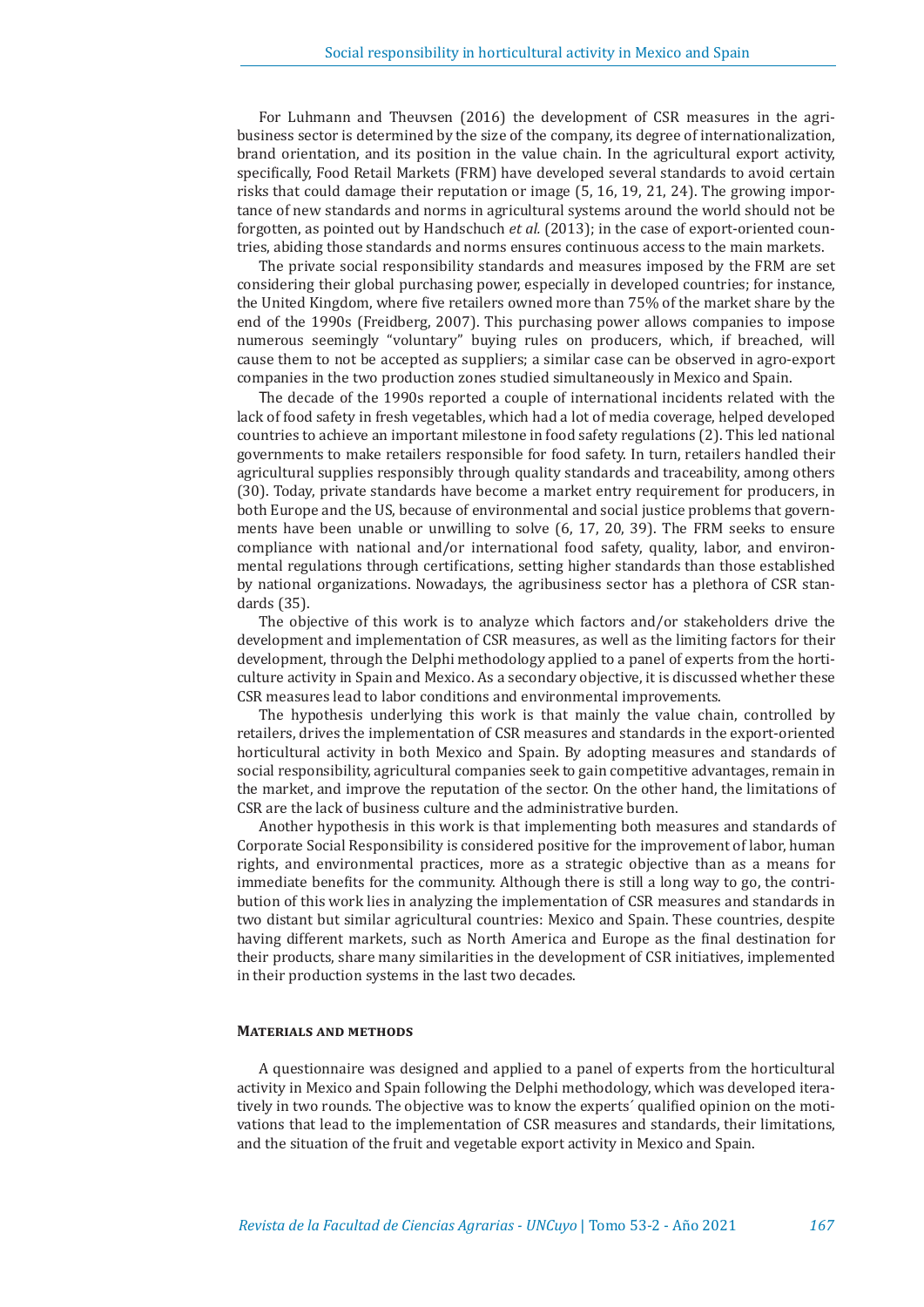The qualitative and exploratory Delphi methodology is defined as a systematic and iterative process aimed at obtaining expert group opinions with the objective of reaching consensus (28, 29). It is used to obtain the qualified assessment from a low number of knowledgeable respondents in the object of study, which allows identifying similar trends or aspects where there is a consensus. The possibility that in a  $2<sup>nd</sup>$  round respondents can modify their responses given in the first submission, allows them to reinforce their agreement or disagreement and include relevant aspects that were not initially considered, providing information about their needs or priorities (27). One of the disadvantages of this approach is the risk of respondents losing interest in participating in the second or later rounds, which is considered normal (27).

 In recent decades, the Delphi method has become a tool used to analyze complex realities in the agri-food field in Spain and Mexico. These realities are food consumption (12), agricultural policy analysis (32), design components as a non-technological innovation (22) and the evaluation of the sustainability of production systems and rural areas (1, 33), among others.

The questionnaire designed to carry out the first round of the Delphi method in this work included statements that had to be assessed according to the Likert scale of 1 to 5 (1 Strongly Disagree and 5 Strongly Agree), and open-ended questions to generate new options to be assessed in the second round. The questions included in that first round were the result of the opinions expressed in previously conducted personal interviews with some experts, but they were mostly taken from the literature review on CSR in the agricultural sector, as previously mentioned in the introductory heading. Prior to the first contact with the experts, a pilot questionnaire was conducted with only two experts in October 2017, one in Spain and one in Mexico.

The applied questionnaire consisted of four blocks. The first block gathered information about the participating experts such as years of activity in the sector and their level of knowledge in marketing and CSR. The second block gathered information regarding their opinion and motivations for taking CSR initiatives. In the third block, trends in standards, initiatives, and the challenges in the fruit and vegetables export sector in both economies were analyzed using the SWOT analysis (Strengths, Weaknesses, Opportunities, and Threats)

For this Delphi, a varied group of participants was gathered in order to ensure the diversity of opinions. The first Delphi round took place in November 2017, in which 40 specialists and technicians participated: 16 experts from Mexico and 8 from Spain, with 24 respondents. The second round of the Delphi was sent in February 2018, obtaining responses from 20 experts: 13 from Mexico and 7 from Spain. It should be noted that the adequate number of experts for a Delphi must be small, ranging from 7 to 30 participants (Landeta, 1999), so the total number of experts participating in this work was considered appropriate. The joint consideration of all responses was valuable, as was the analysis of the individual view that experts from both countries had about certain respects.

As noted, the second round provided the panel of experts who responded to the first round with all the statistical results achieved by the group (mean, mode, and frequency of the answers to all questions from the first submission) in each of the questions. This allows the group of experts to change or maintain their assessments and then assess the new items proposed by the group, as well as the possible questions or answers incorporated into the questionnaire after the first round. A third round was discarded because the responses in the second round achieved an adequate level of stability, as measured by the Coefficient of Variation and the study of the reduction of the Interquartile Range, and because of the significant loss of participants that would occur with a new round (Landeta, 1999).

#### **Characterization of the experts**

Out of the 20 experts who were formerly interviewed and responded to the questionnaire in the second round, 13 were from Mexico and 7 from Spain; all of them with various professional backgrounds, which guaranteed the diversity of views. 3 experts were farmers, 2 were field technicians, 1 was the quality manager in an agricultural company, 1 was the manager in the commercial area, 1 was an agricultural company manager, 1 was the representative from a marketing company, 3 were representatives of the distributors' association, 3 were researchers, 2 were certification consultants, and 2 were government offi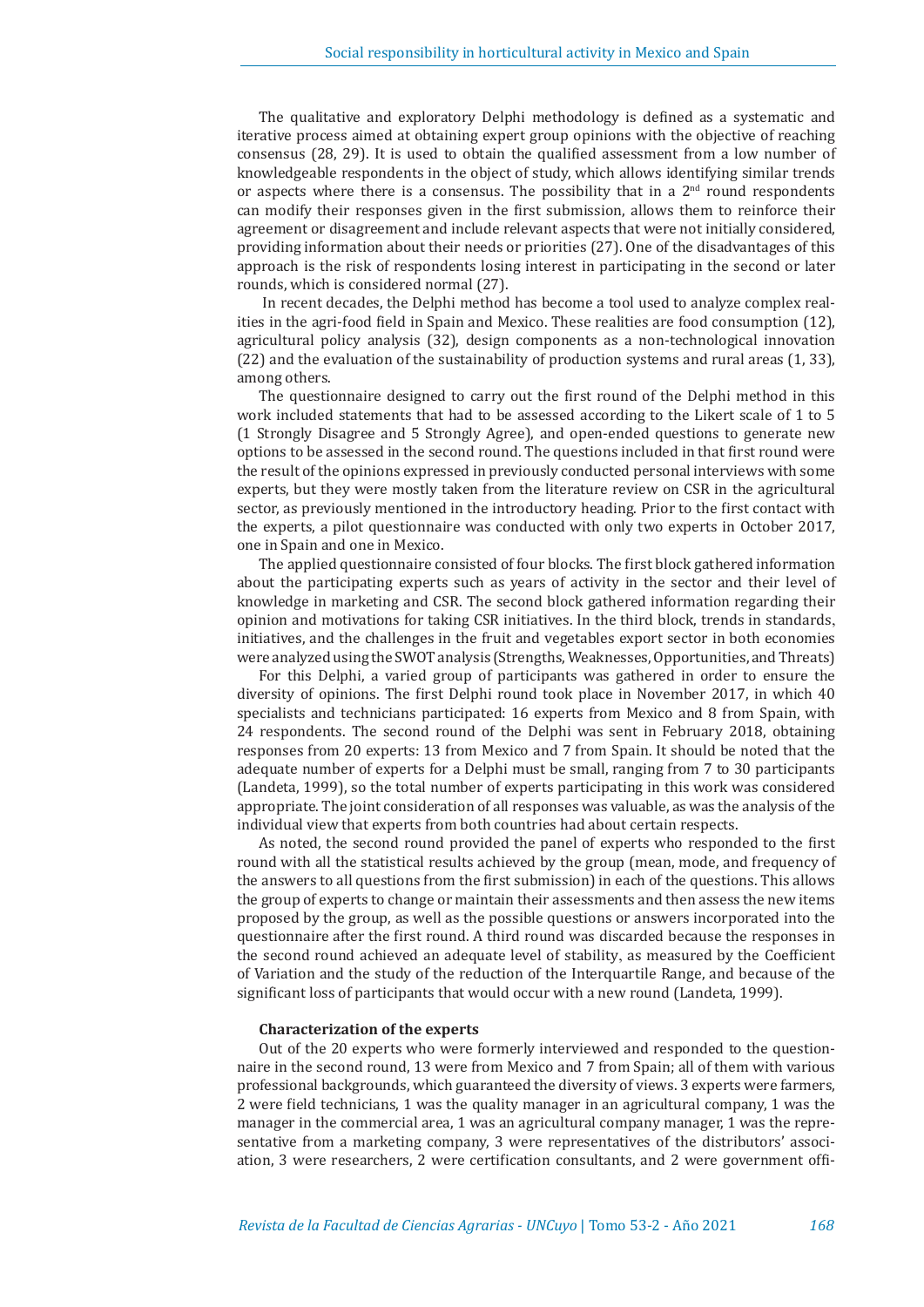cials in the horticultural field. The respondents were mostly men (65%), all of them with university studies (65%) or postgraduate studies (35%), with an average age of 43 years, and with more than 16 years of experience in the sector. Concerning the level of knowledge in marketing and the CSR measures and standards in the agricultural sector, all technicians demonstrated a "high" level of knowledge on these three aspects, which the questionnaire focused on, and they are analyzed in the following sections.

#### **Results and discussion**

According to the experts' responses in the second round, horticultural activity is a leader in the application of measures and standards of Corporate Social Responsibility (CSR) within the national agriculture, both in Mexico and Spain. This is due to the consensus in the understanding that those measures and standards are an "imposition by customers and supermarket chains" of their products' destination countries, the fact that 85% of the panel of expert estimated it, confirms the arguments described in the literature (9, 18). Other motivations, such as "the need for the activity to be more environmentally, socially, and economically sustainable" (70%) and the "concern for workers" (60%), are also considered important; these last claims have reached a consensus, while dissent is high in considering that the "positive results of investing in CSR shares" (50%).

Sixty-five percent of the consulted experts consider the adoption of CSR actions "positive" for the horticultural activity, with 40% of them pointing out positive and negative elements. Regarding some considerations described in the literature, there is a high level of consensus to understand such actions, as shown in table 1 (page 170). First there is the adoption of CSR actions allows companies to "gain competitive advantages," with 90% of experts "agreeing or totally agreeing" with that claim, which according to the literature is supposed to be the one that achieves a higher average rating and a median response of 5, equivalent to fully agreeing with it. In second place there is "demands of the distribution chains, which demand and value the efforts of CSR" with 85% of responses; this affirmation could be ranked as the second most important motivation due to the slightly lower than average score it obtained in Spain, with average scores higher than 4, equivalent to agreeing with the statement. It is followed by "improving the image or general reputation of the company within the sector "in third place, then "responding to the demands of end consumers, who demand and value the CSR effort" in forth, and finally "to stay in the market, following the trends that are set in it" in fifth place.

The latter, in which the level of agreement is slightly lower, refers to how the adoption of CSR can allow companies to obtain greater profitability. Other reasons, such as "the company's concern for wanting to take better care of workers and contribute to social welfare," "being concerned about the environment," and "responding to the legal framework and achieving tax benefits", are not relevant issues showing a low level of consensus.

The Delphi survey confirmed the initial hypothesis for this study. There are several stakeholders and important factors in the adoption of CSR standards and measures to consider; among the most important factors are the influence of the distribution chains of food retail in the export's destination countries, improving the image of the companies, and obtaining competitive advantages. It should be noted that the two horticultural production areas studied are part of global food chains in which the power of retail distribution is remarkably high, so they face a lot of competition, for this reason they have become leaders in the implementation of CSR standards.

When comparing the reasons for implementing CSR actions in Mexico and Spain, it is possible to identify that in Mexico the main reason is "to respond to the requirements of the distribution chains, which demand and value CSR efforts". In contrast, Spanish experts considered the aforementioned reason important; however, they believe that the strongest reason to implement CSR actions is "to improve the image or general reputation of the company within the sector". This finding is similar to that of Martos-Pedrero *et al.* (2019) who indicate that CSR measures in the agricultural activity in Almeria have a positive impact on the companies' reputation, economic performance, and their relationship with stakeholders. Meanwhile, Briones Peñalver *et al.* (2017) indicate that CSR measures in the agribusiness in the Region of Murcia have a positive impact on its development, which in turn, positively influences its economic performance.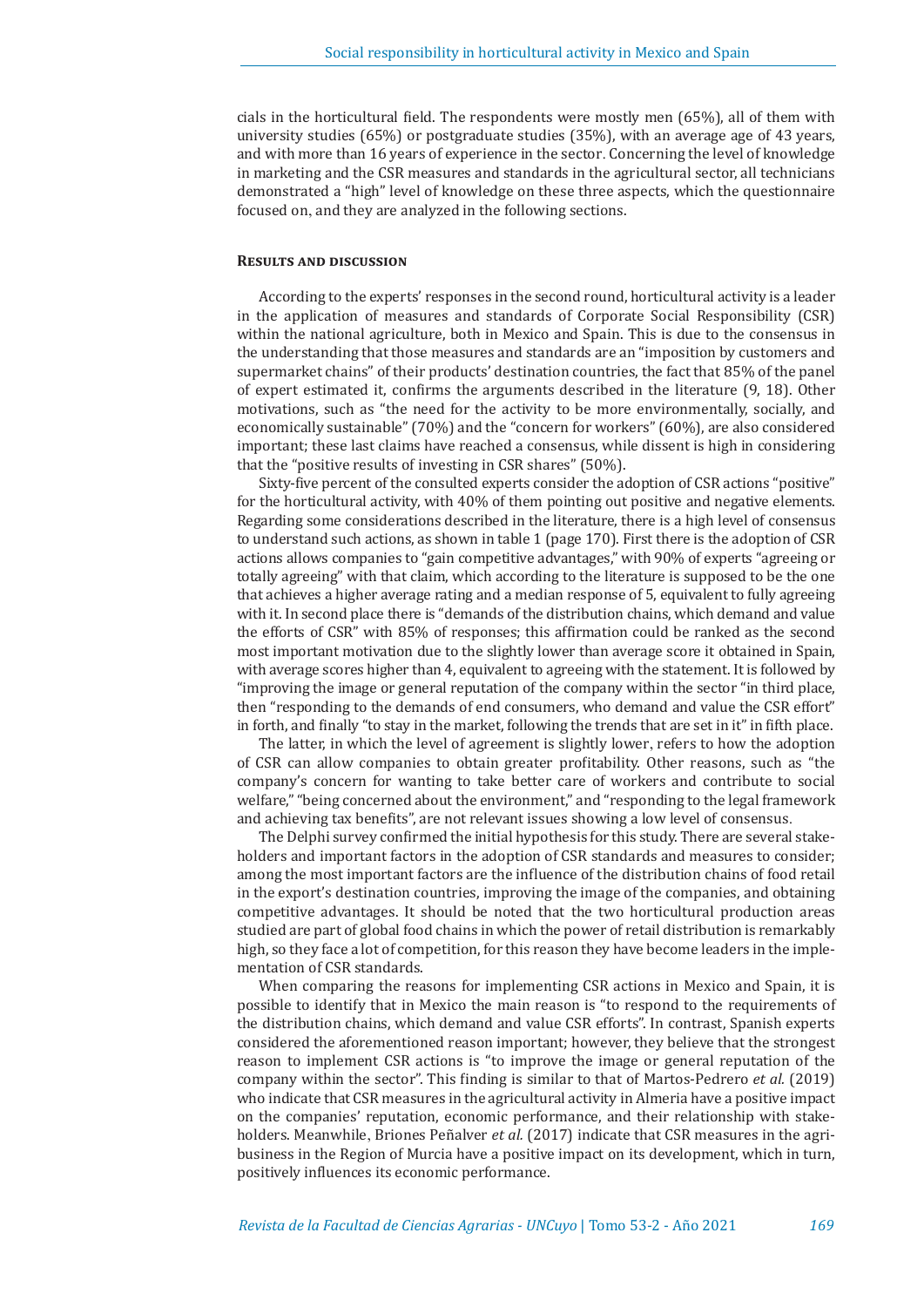**Table 1.** Main reasons that lead companies in the exporting horticulture in Mexico and Spain to implement CSR initiatives.

**Tabla 1.** Principales motivos que llevan a las empresas de la horticultura de exportación de México y España a implantar iniciativas de RSC.

Source: Own elaboration from the Delphi Survey

 $(2<sup>nd</sup> round)$ . Fuente: Elaboración

propia.

| <i>*Valuation from 1 to 5: 1.</i> Not at all Important; 2. Unimportant; 3.                            |     | <b>Mexico</b> | <b>Spain</b> |     | <b>Total</b> |     |
|-------------------------------------------------------------------------------------------------------|-----|---------------|--------------|-----|--------------|-----|
| Neutral; 4. Important; 5. Very important.                                                             | Me  | Md            | Me           | Md  | Me           | Md  |
| Gaining competitive advantages.                                                                       | 4.4 | 5.0           | 4.6          | 5.0 | 4.5          | 5.0 |
| Responding to the demands of distribution chains, which demand and<br>value the efforts of CSR.       | 4.5 | 5.0           | 4.3          | 5.0 | 4.5          | 5.0 |
| Improving the overall image or reputation of the company within the<br>sector.                        | 4.1 | $4.0^{\circ}$ | 4.7          | 5.0 | 4.3          | 5.0 |
| Responding to the demands of end consumers, who demand and value<br>the efforts of CSR.               | 4.2 | 5.0           | 4.0          | 4.0 | 4.1          | 4.5 |
| Staying in the market, following its trends.                                                          | 4.0 | 4.0           | 4.1          | 4.0 | 4.1          | 4.0 |
| Getting higher profitability.                                                                         | 3.8 | 4.0           | 3.9          | 4.0 | 3.9          | 4.0 |
| Responding to the company's concern for workers to contribute to<br>social welfare.                   | 3.3 | 4.0           | 4.0          | 4.0 | 3.6          | 4.0 |
| Complying with the demands of a legal framework developed in the<br>adoption of CSR initiatives.      | 3.5 | 4.0           | 3.7          | 4.0 | 3.6          | 4.0 |
| Responding to the company's concern about its impact on the<br>environment.                           | 3.0 | 3.0           | 4.3          | 4.0 | 3.5          | 4.0 |
| Being able to access tax benefits and/or access public funding linked<br>to the CSR measures adopted. | 2.6 | 2.0           | 3.3          | 3.0 | 2.9          | 3.0 |
| Me= Mean. Md=Median.                                                                                  |     |               |              |     |              |     |

There is a notable difference in the responses regarding the reasons to implement CSR measures; in Spain the "concern of the company for the impact on the environment" is better valued with an average of 4.3 while in Mexico it is valued with 3.0 points. This may mean that in the former country there is a bigger concern about this issue than in the latter. In Mexico it is believed that the adoption of CSR measures means not "being able" to access tax benefits and/ or public funding linked to adopting CSR measures, while in Spain they remain neutral about it.

Among the negative arguments about the implementation of CSR initiatives described in the two rounds of interviews, experts pointed out that companies are sometimes "more concerned with their profit than the social or environmental impact they cause". Some experts believe that these are "simulated practices done to comply with customers' demands", considering that there are many entrepreneurs who "are not really concerned or interested in the subject", and that "if managed poorly, these initiatives can generate confrontations and problems".

Regarding the limitations or obstacles companies in the fruit and vegetable agro-export sector of Mexico and Spain face when adopting CSR measures, the level of consensus is high in considering that the "lack of business culture" (with a 90 % of experts ``agree or totally agree" with this statement), "unawareness of the subject" (80%) or the "high administrative burden" (80%) limit the implementation of more measures (table 2, page 171), confirming that the expert panel's considerations were already described in the literature. Considering the relevance given to them by practically all the experts, (they reached an average score close to 4), these three issues are the main obstacles, while the lack of public programs for their promotion was not relevant, or their cost outweighs the benefits.

According to the experts' opinion (table 3, page 171), the CSR initiatives that help make the greatest progress within the export horticultural activity studied, are those referred to as "Labor Practices" (18 out of the 20 experts chose this answer out of the three more advanced answers available). This result differs with De Castro *et al.* (2017) who mention that the adoption of standards in the grape sector in the Region of Murcia (Spain) does not improve labor. On the other hand, the Mexican researchers Avendaño *et al.* (2015) and Villafan and Ayala (2014) indicate that in the agricultural sector in the states of Baja California and Michoacan (Mexico) there are still labor and environmental issues to be worked on. According to table 3 (page 171), the experts interviewed in this Delphi are of the opinion that the fruit and vegetable companies have made progress in the area of CSR, especially in the labor, environmental, and human rights areas both in Mexico and in Spain. This confirms the second hypothesis of this work, the standards and measures of CSR have a positive impact in the sustainability of horticultural activity.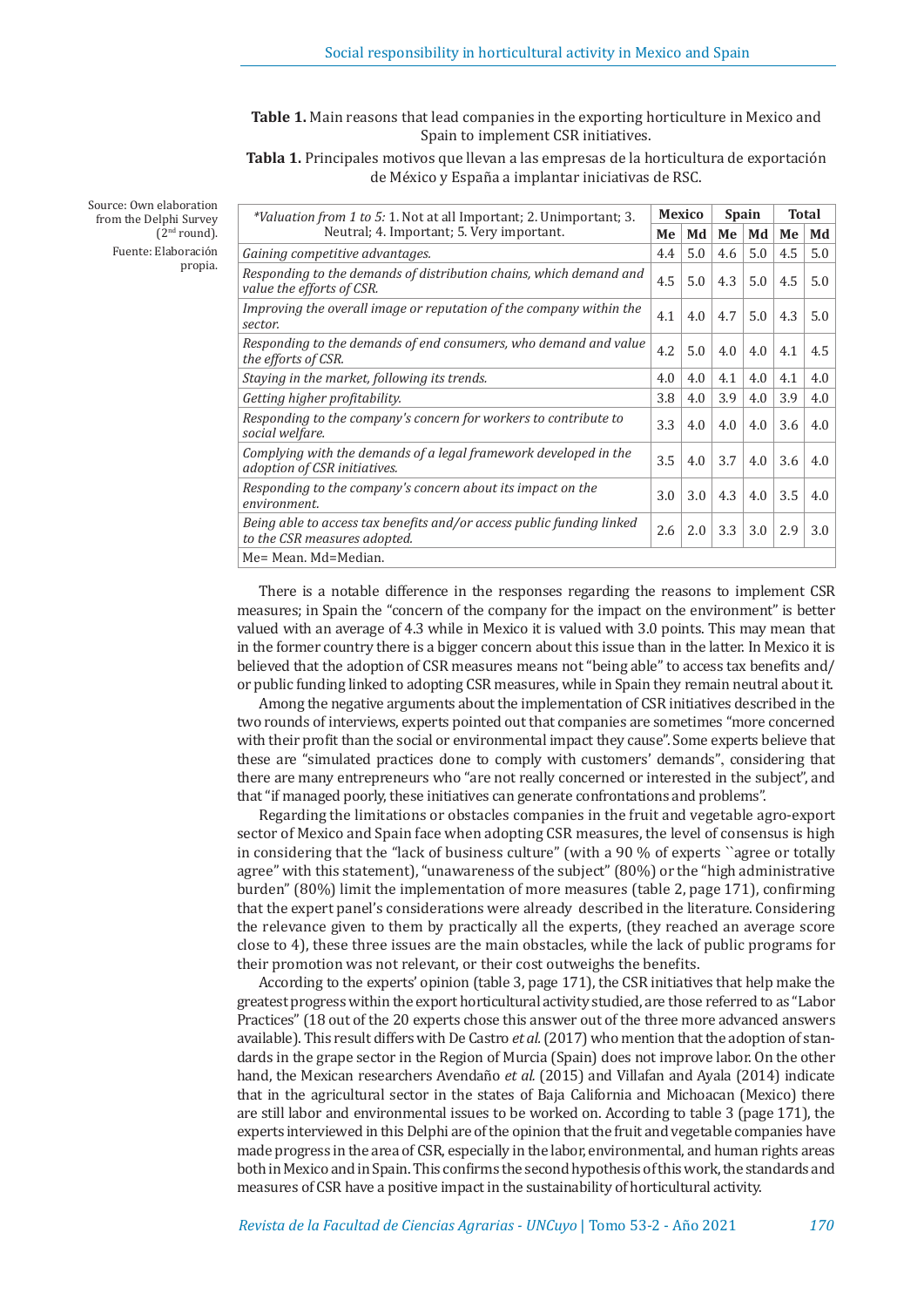**Table 2.** Main limitations faced by exporting horticulture companies in Mexico and Spain to develop CSR measures.

**Tabla 2.** Principales limitaciones a las que se enfrentan las empresas de la horticultura de exportación en México y España para desarrollar medidas de RSC.

Source: Own elaboration from the Delphi Survey  $(2<sup>nd</sup> round).$ Fuente: Elaboración propia.

| *1. Not at all Important; 2. Unimportant; 3. Neutral; 4. Important; 5.                                 |     | Mexico |               | <b>Spain</b>   |     | Total |  |
|--------------------------------------------------------------------------------------------------------|-----|--------|---------------|----------------|-----|-------|--|
| Very important.                                                                                        | Me  | Md     | Me            | Md             | Me  | Md    |  |
| The lack of "business culture" about the importance of the CSR.                                        | 4.2 | 4.0    | 4.3           | 4.0            | 4.3 | 4.0   |  |
| The high administrative burden and the lack of personnel<br>implementing more CSR measures.            | 4.0 | 4.0    | $4.0^{\circ}$ | 4.0            | 4.0 | 4.0   |  |
| Ignorance on the subject.                                                                              | 3.8 | 4.0    | 3.9           | 4.0            | 3.9 | 4.0   |  |
| The lack of public programs to broadcast and promote the CSR, with<br>no government co-responsibility. | 3.4 | 4.0    | 3.9           | 4.0            | 3.6 | 4.0   |  |
| The economic cost of CSR measures, which reduce the farmers and<br>marketers' profits.                 | 3.5 | 4.0    | 3.1           | $3.0 \mid 3.4$ |     | 4.0   |  |
| The activity's characteristics: long work time and a low price of the<br>product.                      | 3.2 | 3.0    | 3.7           | 4.0            | 3.4 | 3.5   |  |
| Me= Mean. Md=Median.                                                                                   |     |        |               |                |     |       |  |

**Table 3.** Areas with greater advances in CSR in companies of the exporting horticulture in Mexico and Spain.

**Tabla 3.** Ámbitos con mayores avances en materia de RSC en las empresas de la horticultura de exportación México y España.

|                                                                                     |               | AF                       |              |               | RF%          |              |
|-------------------------------------------------------------------------------------|---------------|--------------------------|--------------|---------------|--------------|--------------|
| <b>AXES OF ISO 26 000</b>                                                           | <b>Mexico</b> | <b>Spain</b>             | <b>Total</b> | <b>Mexico</b> | <b>Spain</b> | <b>Total</b> |
| Labor Practices.                                                                    | 12            |                          | 18           | 92.3          | 100.0        | 95.0         |
| The Environment.                                                                    | 6             | 7                        | 14           | 46.2          | 100.0        | 65.0         |
| Human Rights.                                                                       | 9             | $\overline{\mathcal{L}}$ | 11           | 69.2          | 28.6         | 55.0         |
| Organizational Governance.                                                          | 6             | 1                        | 7            | 46.2          | 14.3         | 35.0         |
| Community Involvement and Development.                                              | 3             | $\overline{\mathcal{L}}$ | 5            | 23.1          | 28.6         | 25.0         |
| Consumer Issues.                                                                    | 3             | $\overline{\mathcal{L}}$ | 5            | 23.1          | 28.6         | 25.0         |
| <b>Fair Operating Practices.</b>                                                    | 0             | $\theta$                 | $\theta$     | 0.0           | 0.0          | 0.0          |
| $AF =$ Absolute Frequency. RF $(\% ) =$ Relative Frequency. Total=Mexico and Spain. |               |                          |              |               |              |              |

The level of consensus is high (85%) in considering that large supermarket chains, especially transnationals value their suppliers and agricultural enterprises, with a median of 5 (table 4, page 172), equivalent to fully agreeing with this assertion. Eighty percent of the panel agrees or totally agrees that the main reason supermarkets value CSR practices is because they "do not want to be involved in boycotts or controversies" for buying from fruit companies that badly perform food safety practices, with a median of 5.0 and an average of 4.4. However, experts from Mexico and Spain indicate that national supermarkets, either Mexican or Spanish, depending on the nationality of the expert, do not value CSR practices because consumers do not either, since they are only interested in paying a lower price. The experts dissented with that statement, as well as with the consideration that the price criterion dictates in which supermarket chain to purchase.

As for whether or not end consumers are aware of and value the efforts of companies in the horticultural activity adopting CSR practices, a level of dissent is detected among experts depending on their nationality. While the majority of the experts, globally, point out that end consumers lack awareness and do not value CSR measures, among the expert group in Spain this assessment shows a higher level of consensus (71.4%) (table 5, page 172). This difference in the results may be pointing that American consumers have greater concern and knowledge about such certifications, or perhaps that they pay more attention to food products when they come from a third world country. For US consumers, these products are not normatively integrated as in the European Union and might be produced in countries of

Source: Own elaboration from the Delphi Survey  $(2<sup>nd</sup> round).$ Fuente: Elaboración propia.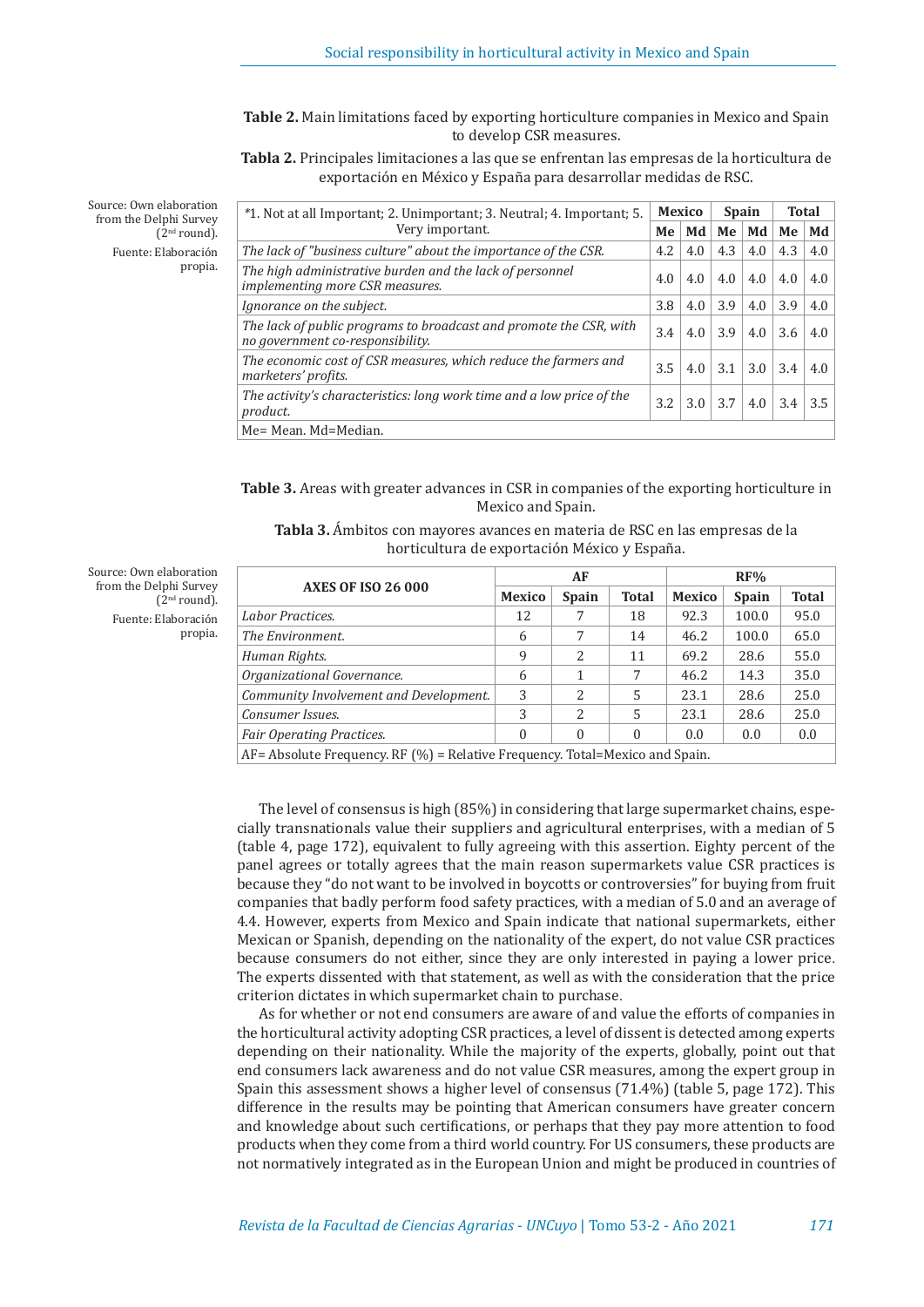lower levels of development such as Mexico. Thus, the private standards such as CSR could ensure that third countries meet the minimum requirement established by the market. This is not the case for the Spanish vegetables that are consumed in other European countries, since they share production regulations.

According to the majority of the panel of experts (90%), there are niche markets that do value CSR initiatives in the agri-food activity (table 6). However, there is a low level of consensus regarding if the end consumers' application and value of CSR is marginal (60%) or if there is a lack of diffusion about the niche markets that do value CSR.

**Table 4.** Assessment of the supermarket chains to companies of the exporting horticulture in Mexico and Spain who are socially responsible.

**Tabla 4.** Valoración de las grandes cadenas de supermercados a las empresas de la horticultura de exportación en México y España socialmente responsables.

| *1. Not at all Important; 2. Unimportant; 3. Neutral; 4.                                                     |     | RF(%) | Me  | Md                   |                                 |     |     |
|--------------------------------------------------------------------------------------------------------------|-----|-------|-----|----------------------|---------------------------------|-----|-----|
| Important; 5. Very important.                                                                                |     | 2     | 3   | 4                    | 5                               |     |     |
| Transnational supermarkets value CSR and require their<br>suppliers to comply with these kinds of practices. | 5.0 | 5.0   | 5.0 |                      | $30.0$   55.0                   | 4.3 | 5.0 |
| Supermarkets value CSR practices because they do not<br>want to be involved in boycotting or controversy.    | 0.0 | 5.0   |     |                      | $15.0 \mid 20.0 \mid 60.0 \mid$ | 4.4 | 5.0 |
| Supermarkets in my country do not value CSR, because<br>consumers are only interested in paying low prices.  | 5.0 |       |     |                      | $20.0$   20.0   40.0   15.0     | 3.4 | 4.0 |
| Supermarkets do not value CSR because they usually just<br>try to buy from cheaper sellers.                  | 5.0 |       |     | $50.0$   15.0   25.0 | 5.0                             | 2.8 | 2.0 |

**Table 5.** Knowledge and assessment of end consumers on the CSR efforts of exporting horticulture companies in Mexico and Spain.

**Tabla 5.** Conocimiento y valoración de los consumidores finales sobre los esfuerzos en materia de RSC de las empresas de la horticultura de exportación en México y España.

|                |               | AF           |              |               | RF(%)        |              |
|----------------|---------------|--------------|--------------|---------------|--------------|--------------|
|                | <b>Mexico</b> | <b>Spain</b> | <b>Total</b> | <b>Mexico</b> | <b>Spain</b> | <b>Total</b> |
| Yes            |               | ◠            |              | 46.2          | 28.6         | 40.0         |
| N <sub>0</sub> |               | C            | 12           | 53.8          | 71.4         | 60.0         |
| Total          | 13            | ¬            | 20           | 100.0         | 100.0        | 100.0        |

**Table 6.** Global assessment of what type of consumers know and value the CSR efforts of companies of the exporting horticulture in Mexico and Spain.

**Tabla 6.** Valoración global sobre qué tipo de consumidores conocen y valoran en general los esfuerzos en materia de RSC de las empresas de la horticultura de exportación en México y España.

| *1. Not at all Important; 2. Unimportant; 3. Neutral; 4.                                    |     | RF(%)        | Me | Md                                |     |     |
|---------------------------------------------------------------------------------------------|-----|--------------|----|-----------------------------------|-----|-----|
| Important; 5. Very important.                                                               |     | $\mathbf{2}$ | 4  |                                   |     |     |
| CSR is valued in some niche markets, but others are only<br>interested in price.            | 0.0 | 10.0         |    | 0.0  40.0  50.0                   | 4.3 | 4.5 |
| Consumers do not value CSR in general and those who do<br>are still a marginal sector.      | 5.0 |              |    | $10.0$   25.0   40.0   20.0   3.6 |     | 4.0 |
| Consumers do not rate CSR in general because of its lack<br>of promotion and dissemination. | 5.0 |              |    | $10.0$ 30.0 40.0 15.0 3.5         |     | 4.0 |

To reiterate, the differences between the horticultural activities in Spain and Mexico are the reason why the responses obtained in the assessment that the expert panel made (Mexico / Spain / Both) regarding the level of development of the CSR measures in both agro-export sectors differ. The panel's assessment about the level of development of CSR measures within the fruit and vegetable production (table 7, page 173) - on a scale of 1 to 10 - reached a notable average assessment similar in both production systems (6.6 /6.9 /6.7),

Source: Own elaboration from the Delphi Survey  $(2<sup>nd</sup>$  round). Fuente: Elaboración propia.

Source: Own elaboration from the Delphi Survey

> (2nd round). Fuente: Elaboración

> > propia.

Source: Own elaboration from the Delphi Survey  $(2<sup>nd</sup> round).$ Fuente: Elaboración propia.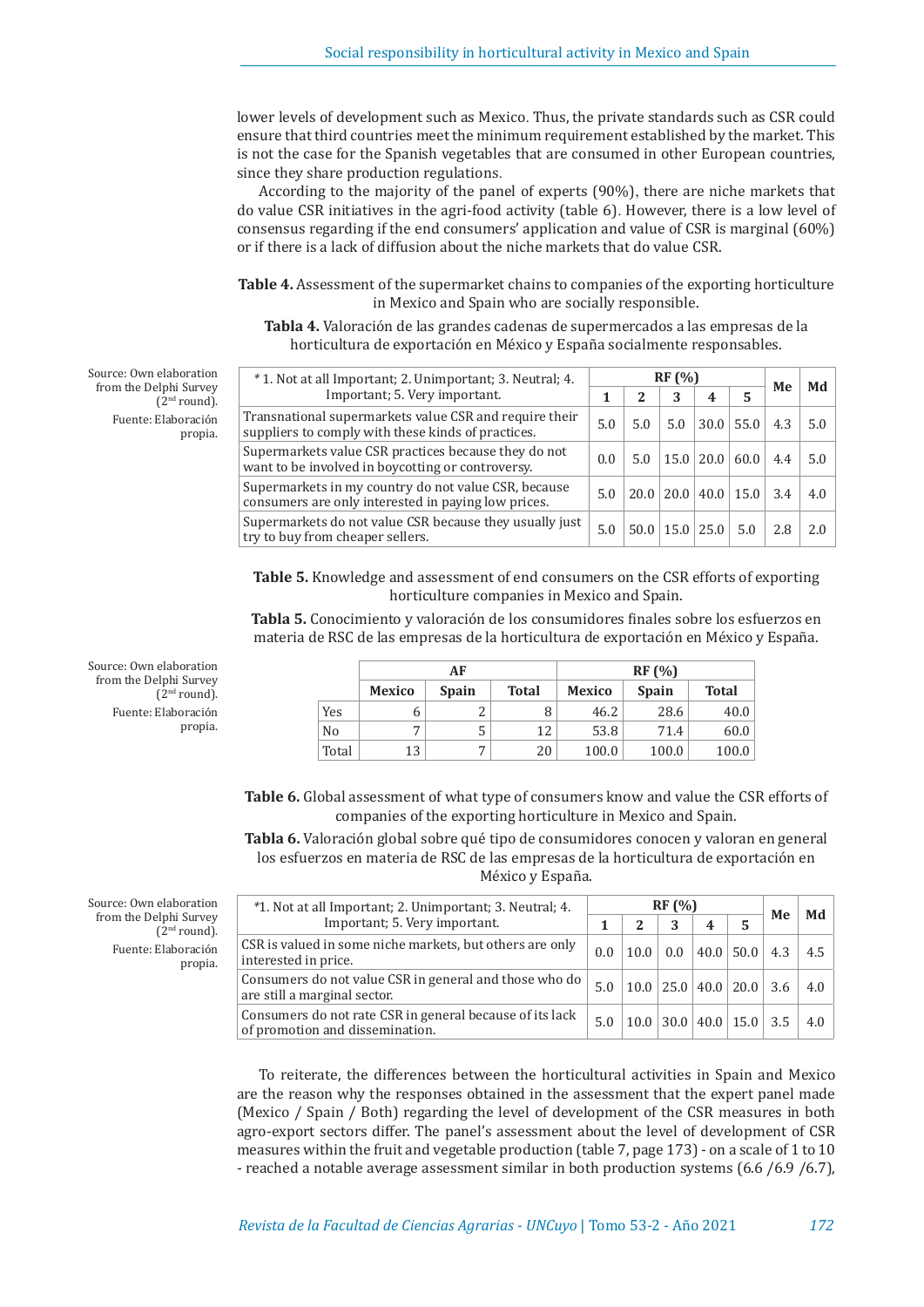higher in both countries than the assessment obtained from other sectors – whatever they may be – in each country  $(5.7 / 6.1 / 5.8)$ . This denotes the high levels of CSR implementation within the highly globalized agro-export sector. However, the experts from Mexico and Spain acknowledge that the CSR implementation in the horticultural activity studied, despite being prominent among companies in the country, is far from the levels of development that CSR practices reach in companies in other developed sectors (7.8 /7.0 /7.5), such as the US or EU countries other than Spain.

## **Table 7.** Assessment of companies of the exporting horticulture in Mexico and Spain against other sectors and countries.

| <b>Tabla 7.</b> Valoración en materia de RSC de la horticultura de exportación en México y |                                          |  |
|--------------------------------------------------------------------------------------------|------------------------------------------|--|
|                                                                                            | España frente a otros sectores y países. |  |

| Source: Own elaboration  |
|--------------------------|
| from the Delphi Survey   |
| (2 <sup>nd</sup> round). |
| Fuente: Elaboración      |
| propia.                  |
|                          |

| *Valuation from 1 to 10,                                                                |                                                                                 |    | <b>Mexico</b> |     |                |     | <b>Spain</b> |   |                  |                |     |
|-----------------------------------------------------------------------------------------|---------------------------------------------------------------------------------|----|---------------|-----|----------------|-----|--------------|---|------------------|----------------|-----|
| corresponding 10 to the highest<br>excellence                                           | Me                                                                              | Md | Mo            | Max | Min            | Me  | Md           |   | $Mo$   Max   Min |                | Md  |
| The company in your sector (of the<br>country).                                         | 6.6                                                                             |    | 8             | 8   | $\overline{4}$ | 6.9 | 7            | 8 | 8                | 5              | 6.7 |
| Businesses in general (of the<br>country).                                              | 5.7                                                                             | 6  | 7             |     | 3              | 6.1 | 6            | 6 | 8                | $\overline{4}$ | 5.8 |
| Companies in general (from other<br>developed countries), such as from<br>the EU or US. | 7.8                                                                             | 8  | 8             | 9   | 6              | 7.0 | 7            |   |                  | 6              | 7.5 |
|                                                                                         | Me=Mean. Md=Median. Mo=Mode. Max=Maximum. Min=Minimum. Total= Mexico and Spain. |    |               |     |                |     |              |   |                  |                |     |

In the opinion of the experts interviewed, the adoption of CSR measures is considered by companies in the horticulture sector in their respective countries as a "strategic expenditure" (69.2%/71.4%/70.0%) in (Mexico/Spain/Both). Other less selected responses were considering CSR measures to be an "investment, albeit unprofitable" (20.8%), an "expense necessary to contribute to the well-being of the company" (17.3%) or a "mediumand long-term profitable investment" (10.3%). Other opinions proposed by experts in the first round such as "it being an unnecessary expense", "a profitable short-term investment" or "a way to hide or disguise industry problems" (table 8), were not considered which indicates a unanimous disagreement.

**Table 8.** Assessment of the exporting horticulture in Mexico and Spain about the adoption of CSR initiatives.

**Tabla 8.** Valoración de la horticultura de exportación en México y España sobre la adopción de acciones de RSC.

|                                                                      |                | AF             |              | RF(%)  |              |              |
|----------------------------------------------------------------------|----------------|----------------|--------------|--------|--------------|--------------|
|                                                                      | Mexico         | <b>Spain</b>   | <b>Total</b> | Mexico | <b>Spain</b> | <b>Total</b> |
| A strategic expense for the company.                                 | 9              | 5              | 14           | 69.2   | 71.4         | 70.0         |
| An expense necessary to contribute to the well-<br>being of society. | 4              |                | 5            | 30.8   | 14.3         | 25.0         |
| An investment, albeit unprofitable.                                  | $\overline{4}$ | $\overline{2}$ | 6            | 30.8   | 28.6         | 30.0         |
| A profitable investment in the medium and long<br>term               | $\overline{c}$ |                | 3            | 15.4   | 14.3         | 15.0         |
| Others: "a disguise for problem sectors".                            |                | $\Omega$       | 1            | 7.7    | 0.0          | 5.0          |
| A profitable investment in the short term.                           | $\Omega$       | $\Omega$       | $\Omega$     | 0.0    | 0.0          | 0.0          |
| An unnecessary expense.                                              | $\Omega$       | $\Omega$       | $\theta$     | 0.0    | 0.0          | 0.0          |

These results are not in accordance with the considerations shown in the literature, as is the case of the study "Panorama of Social Responsibility in Mexico" done by the Agency Responsible (2019), according to which 36.8% of Mexican companies see the CSR as "a very profitable investment in the short, medium, and long term". Twenty-seven-point five percent of the experts regard it as "a necessary expense to contribute to the well-being of

Source: Own elaboration from the Delphi Survey  $(2<sup>nd</sup>$  round). Fuente: Elaboración propia.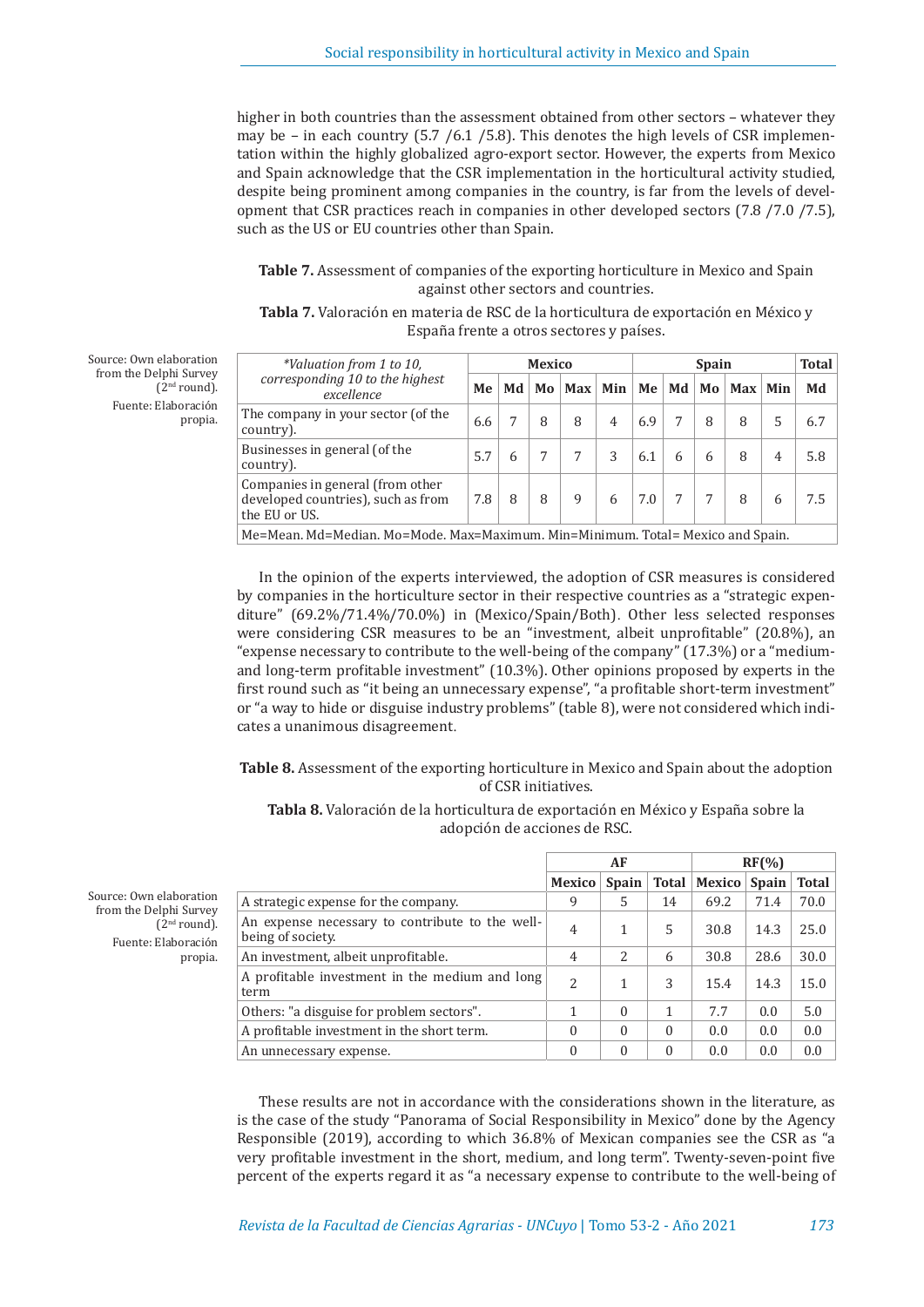society" and 21.1% of them as a long-term profitable investment, and only 6.6% see it as a strategic expense for the company, this being the most relevant response by the panel of experts consulted in this work.

Another question in this study explored if "there are incentives for small businesses to take social responsibility actions". The panel of experts from both countries answered "yes", in the case of Spain the panel agreed unanimously and in the case of Mexico 84.6% of the panel agreed. In this regard, authors such as Hartmann (2011) point out that the main reason for medium and small enterprises to adopt CSR measures is the direct pressure of supply chains, unlike large enterprises, in which CSR measures originate or are initiated by non-governmental bodies (NGOs) and activist consumers, who are concerned about the sustainability of the sector and their consumption.

Then, taking advantage of the potential of the Delphi technique to propose predictive analyses, the panel of experts was asked in the first round to indicate what the most frequently implemented CSR standards and initiatives were in the sector. Proceeding to the second round with the objective of finding out which of CSR standards and initiatives will develop more in the coming years by means of a trend analysis. As can be seen in table 9, experts observed a plethora of standards, initiatives, platforms that fruit and vegetable producers can adopt.

| Table 9. CSR initiatives and standards implemented in the exporting horticulture in |  |
|-------------------------------------------------------------------------------------|--|
| Mexico and Spain with the most growth potential in the coming years.                |  |

|                                                       |                | AF           |                |               | RF%     |       |
|-------------------------------------------------------|----------------|--------------|----------------|---------------|---------|-------|
|                                                       | <b>Mexico</b>  | <b>Spain</b> | <b>Total</b>   | <b>Mexico</b> | Spain   | Total |
| GRASP                                                 | 2              | 5            | 7              | 15.4%         | 71.4%   | 35.0% |
| Fair Trade                                            | 6              | $\theta$     | 6              | 46.2%         | $0.0\%$ | 30.0% |
| Rainforest Alliance                                   | 5              | $\theta$     | 5              | 38.5%         | $0.0\%$ | 25.0% |
| GRI (Global Report Initiative)                        | $\overline{c}$ | 3            | 5              | 15.4%         | 42.9%   | 25.0% |
| Eleven River                                          | 4              | $\theta$     | $\overline{4}$ | 30.8%         | $0.0\%$ | 20.0% |
| <b>ESR (CEMEFI)</b>                                   | 3              | $\Omega$     | 3              | 23.1%         | $0.0\%$ | 15.0% |
| <b>SEDEX</b>                                          | $\overline{c}$ | $\mathbf{1}$ | 3              | 15.4%         | 14.3%   | 15.0% |
| United Nations Global Compact                         | $\mathbf{1}$   | 2            | 3              | 7.7%          | 28.6%   | 15.0% |
| Most demanding environmental<br>production standards. | $\Omega$       | 3            | 3              | $0.0\%$       | 42.9%   | 15.0% |
| <b>DEAR</b>                                           | $\overline{2}$ | $\theta$     | 2              | 15.4%         | $0.0\%$ | 10.0% |
| <b>BSCI</b>                                           | $\overline{c}$ | $\theta$     | 2              | 15.4%         | $0.0\%$ | 10.0% |
| SA 8000                                               | $\overline{c}$ | $\theta$     | 2              | 15.4%         | $0.0\%$ | 10.0% |
| DEALTI (Mexico)                                       | $\overline{c}$ | $\theta$     | 2              | 15.4%         | $0.0\%$ | 10.0% |

| Tabla 9. Iniciativas y estándares de RSC implantadas en la horticultura de exportación en |  |
|-------------------------------------------------------------------------------------------|--|
| México y España con más potencial de crecimiento en los próximos años.                    |  |

<sup>1</sup> For many researchers Fair Trade is not considered a CSR standard. However, experts as Poetz *et al*., 2013 consider that Fair Trade is an opportunity to differentiate the product in high quality markets and niches, but at the same time, it has been institutionalized as a mechanism to address both environmental and social problems in the production and consumption of promoting fair international trade rules.

Source: Own elaboration from the Delphi Survey

(2nd round). Fuente: Elaboración

propia.

According to the panel of respondents, the belief of the growth potential GRASP (GLOB-AL-GAP Risk Assessment on Social Practice) and the development of reports based on GRI (Global Reporting Initiative) in the case of Spain, which are expected to be joined by more environmental standards, are the most demanding. In the case of Mexico the adoption of the Fair Trade<sup>1</sup>, Rainforest Alliance, and other standards, such as ESR of Mexican Center for Philanthropy (Centro Mexicano para la Filantropía, CEMEFI), Eleven River -specific to the state of Sinaloa- and DEAR (Distintivo de Empresa Agrícola Responsable, Responsible Agricultural Company Badge) promoted by the Mexican government is predicted. In addition, companies in Mexico and Spain in the horticultural sector have joined the United Nations Global Compact Initiative and the SEDEX (Supplier Ethical Data Exchange) electronic platform.

In conclusion, a plethora of standards and initiatives, some common to both markets, co-exist; which are particularly varied in the case of Mexico. Some of these standards and initiatives are similar in both agro-export centers despite the presence of increasingly global and interconnected markets. According to Busch and Bain (2004), private standards prevail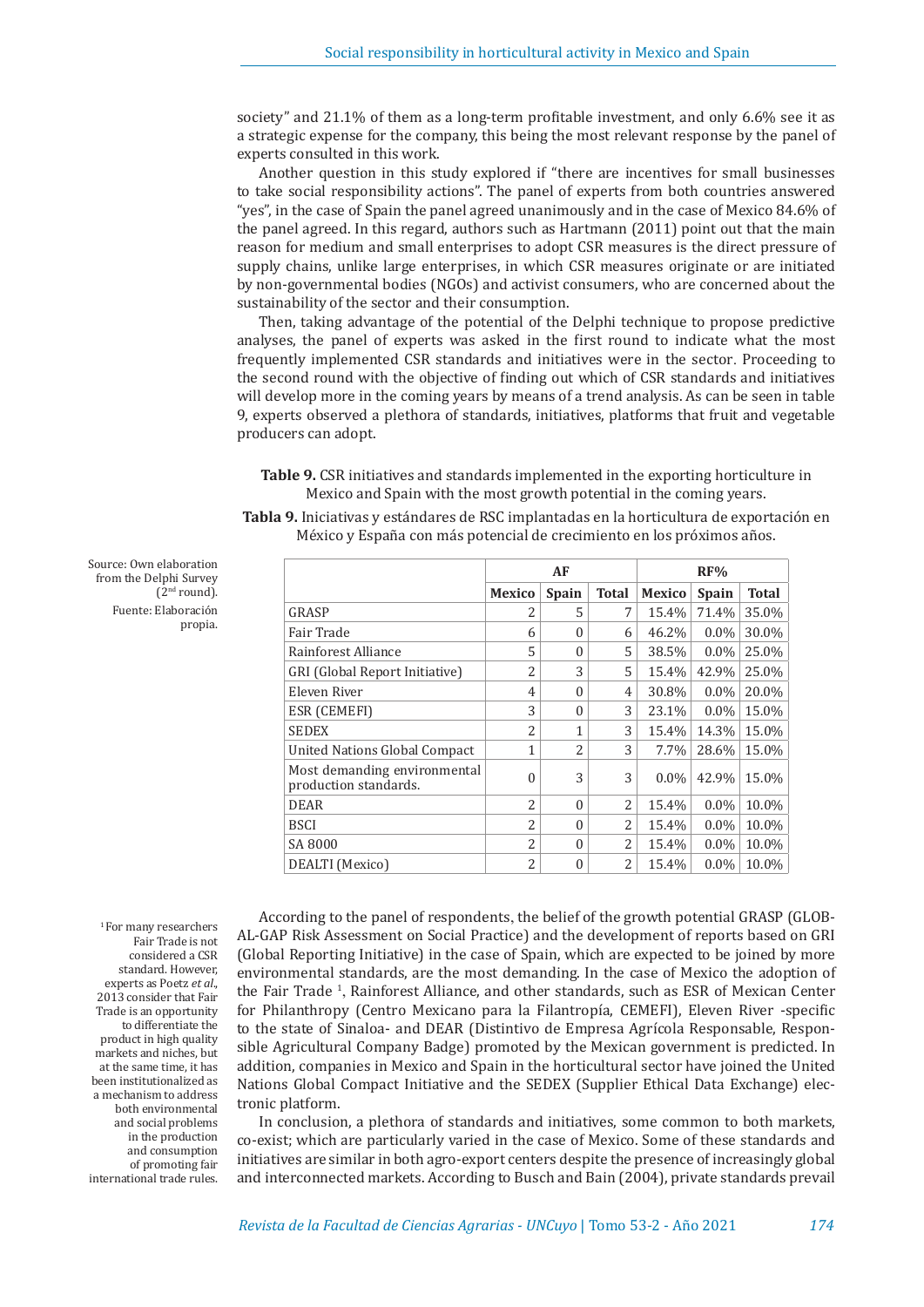over public standards in the international food trade and in the free market economy in general. The two horticultural systems studied (Mexico and Spain) are a clear example of the globalization process of the agri-food system and the international expansion of quality standards promoted by large distribution chains, a process that has been studied internationally in other areas of food production (25). It should not be forgotten that the growing importance of new standards and norms in agricultural systems around the world, as pointed out by Handschuch *et al.* (2013), is due to the countries' attempt to ensure their continuous access to the main profitable markets, as is the case of export-oriented countries

Finally, the expert panel gave their assessment on the activity's Strengths, Weaknesses, Opportunities, and Threats (SWOT) as ranking of the three most important points according to the expert panel, as shown in table 10. Both countries' Strengths are being prominent product areas and having access to international distribution channels, with both agro-export enclaves having extensive experience in the production and international marketing of vegetables. As Opportunities, both Mexico and Spain highlight the potential for access to niche export markets, and those that particularly value the Social Responsibility of their companies and production systems. As Threats, there is a consensus among the Spanish experts that limiting factors in southeastern Europe is mainly the lack of water and general natural resources in both areas of intensive production in winter times, as well as the increasing international competition to expand fruit and vegetable production.

## **Table 10.** Main Strengths, Opportunities, Weaknesses and Threats of the exporting horticulture in Mexico and Spain (Top 3).

| Tabla 10. Principales Debilidades, Amenazas, Fortalezas y Oportunidades de la |  |  |
|-------------------------------------------------------------------------------|--|--|
| horticultura de exportación en México y España (Top 3).                       |  |  |

| <b>Strengths</b>                                                                     |                               | <b>Mexico</b> |     | <b>Spain</b> | Weaknesses                                       | <b>Mexico</b> |              | <b>Spain</b> |     |  |  |
|--------------------------------------------------------------------------------------|-------------------------------|---------------|-----|--------------|--------------------------------------------------|---------------|--------------|--------------|-----|--|--|
|                                                                                      |                               | Md            | Me  | Md           |                                                  | Me            | Md           | Me           | Md  |  |  |
| Outstanding production<br>area in several crops.                                     | 4.5                           | 5.0           | 4.4 | 5.0          | High and increasing<br>production costs.         | 3.8           | 4.0          | 4.6          | 5.0 |  |  |
| Access to international<br>distribution channels.                                    | 4.5                           | 5.0           | 4.4 | 5.0          | Perishable production                            | 4.2           | 4.0          | 4.0          | 4.0 |  |  |
| Companies' adaptability.                                                             | 4.4                           | 5.0           | 4.4 | 5.0          | Low competitiveness of<br>small producers.       | 3.6           | 4.0          | 3.7          | 3.0 |  |  |
|                                                                                      | <b>Mexico</b><br><b>Spain</b> |               |     |              | Mexico                                           |               | <b>Spain</b> |              |     |  |  |
| <b>Opportunities</b>                                                                 | Me                            | Md            | Me  | Md           | <b>Threats</b>                                   | Me            | Md           | Me           | Md  |  |  |
| New international<br>markets.                                                        | 4.5                           | 5.0           | 4.1 | 4.0          | Water scarcity and loss<br>of natural resources. | 4.4           | 5.0          | 5.0          | 5.0 |  |  |
| High-quality export<br>market niches.                                                | 4.8                           | 5.0           | 4.3 | 4.0          | Climate Change.                                  | 4.2           | 5.0          | 4.3          | 4.0 |  |  |
| Export niches that value<br>the CRS.                                                 | 4.3                           | 5.0           | 4.1 | 4.0          | Growing foreign<br>competition.                  | 4.0           | 4.0          | 4.0          | 4.0 |  |  |
| 1 Not at all Important; 2. Unimportant; 3. Neutral; 4. Important; 5. Very important. |                               |               |     |              |                                                  |               |              |              |     |  |  |

**Conclusions**

The main reason to implement food safety and CRS standards, certifications, and initiatives in the agro-export fruit and vegetable activity of Mexico and Spain is linked to the demands of the large chains of North American and European supermarkets. These supermarkets are the end consumers of the agro-export activity in Mexico and Spain, so great effort is made to safeguard them from risks that could damage their reputation and image.

The development of CSR is positive for companies in the horticultural sector in terms of reputation, due to their demand to access the increasingly standardized and connected international markets, which makes them stand out in the development of these initiatives within the country. Labor and environmental practices are the areas in which CSR develops most despite the limitations that hinder further development of measures aimed at making their production systems more sustainable, especially in small and medium-sized enterprises that have fewer resources and incentives in the short and medium-term.

from the Delphi Survey (2nd round). Fuente: Elaboración propia.

Source: Own elaboration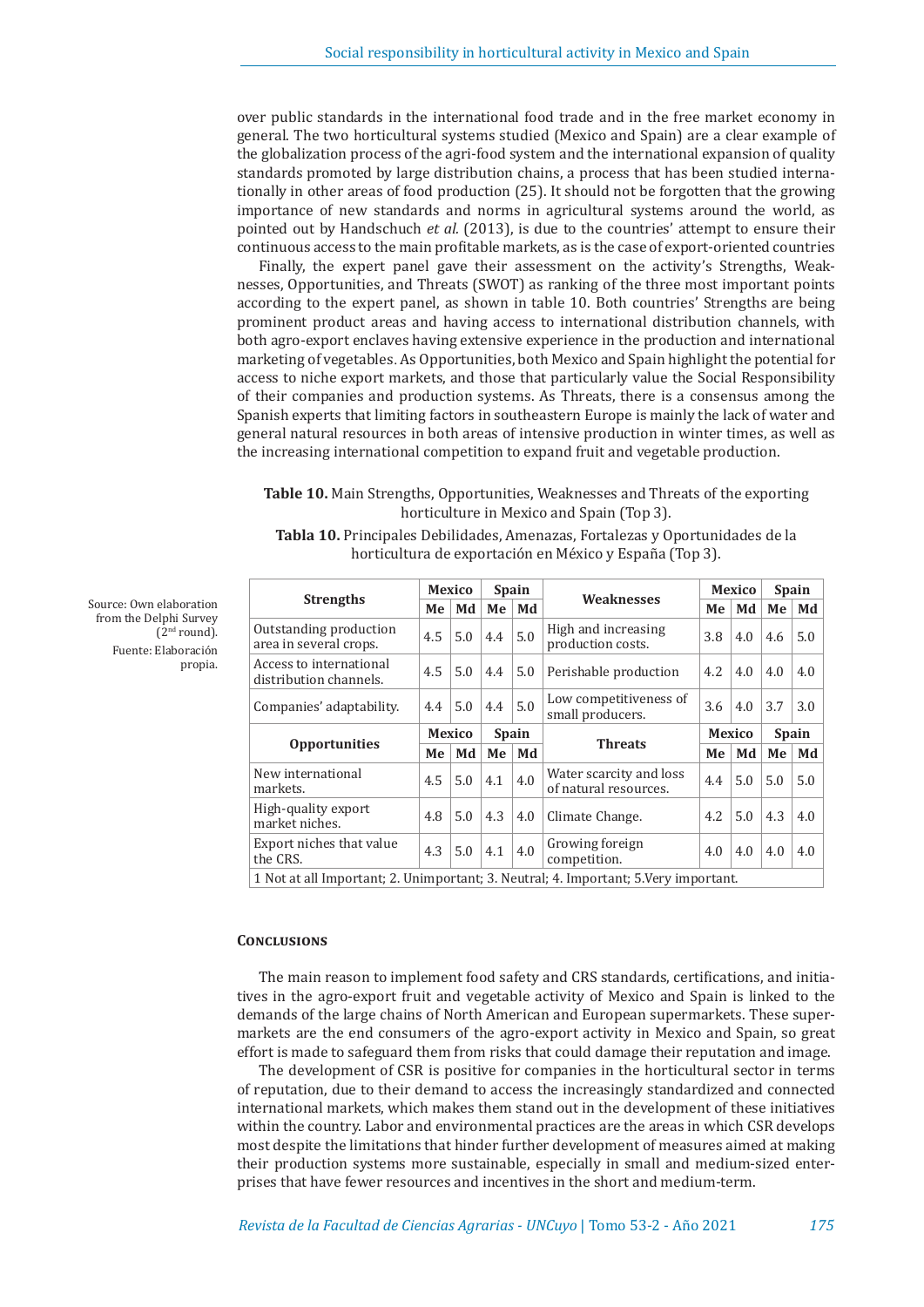However, access to massive commercial export channels requires more effort to develop voluntary certifications that ensure that their production systems are increasingly sustainable (socially, economically, and environmentally) to identify and avoid risks. The panel of experts considers the aforementioned a strategic issue for companies in the sector. The opinions gathered from horticultural activity experts from Mexico and Spain describe the process of proliferation of food safety, quality, and social responsibility standards applied in the sector to identify trends and opportunities, in addition to contrasting the motivations, limitations, and challenges faced by the agro-export sector of these two countries.

## **References**

- 1. Abreu, I.; Mesias F. J. 2020. The assessment of rural development: Identification of an applicable set of indicators through a Delphi approach. Journal of Rural Studies. 80: 578-585. https:// Doi.org/10.1016/j.jrurstud.2020.10.045
- 2. Adasme-Berríos, C.; Sánchez, M.; Mora, M.; Díaz, J.; Schnettler, B.; Lobos, G. 2019. Effects of foodrelated health concerns and risk perception on the consumption frequency of fresh vegetables. Revista de la Facultad de Ciencias Agrarias Universidad Nacional de Cuyo. Mendoza. Argentina. 51(2): 289-305.
- 3. Amaeshi, K.; Nnodim, P.; Onyeka, O. 2012. Corporate social responsibility, entrepreneurship, and innovation. New York: Routledge. 162p.
- 4. Avendaño Ruiz, B.; Sierra López, O. A.; Lobo Rodríguez, M. 2015. Una estimación de la responsabilidad social empresarial en empresas hortofrutícolas de Baja California, México. Revista mexicana de Ciencias Agrícolas. 6(3): 563-576.
- 5. Barrientos, S.; Dolan, C. 2006. Transformation of the global food system: Opportunities and challenges for fair and ethical trade. In S. Barrientos, S. and C. Dolan (Eds.). Ethical Sourcing in the Global Food System. 1-33.
- 6. Bartley, T. 2007. Institutional emergence in an era of globalization: The rise of transnational private regulation of labor and environmental conditions. American Journal of Sociology, 113(2): 297-351. https://Doi.Org/10.1086/518871
- 7. Briones Peñalver, A. J.; Bernal Conesa, J. A.; de Nieves Nieto, C. 2017. Analysis of corporate social responsibility in Spanish agribusiness and its influence on innovation and performance. Corporate Social Responsibility and Environmental Management. 25(2): 182-193. https:// Doi:10.1002/csr.1448
- 8. Busch, L.; Bain, C. 2004. New! Improved? The transformation of the global agrifood system. Rural Sociology. 69(3): 321-346. https://doi.org/10.1526/0036011041730527
- 9. CAPDER. 2015. Situación y perspectivas de las certificaciones en el sector hortofrutícola andaluz. Consejería de Agricultura, Pesca y Desarrollo Rural (CAPDER). Junta de Andalucía. 35 p. http:// www.juntadeandalucia.es/agriculturaypesca/observatorio/servlet/ontController? action=DownloadS&table=11030&element=1596806&field=DOCUMENTO May 2019).
- 10. Carroll, A. 2015. Corporate social responsibility: The centerpiece of competing and complementary frameworks. Organizational Dynamics. 44: 87-96.
- 11. Carroll, A. B.; Shabana, K. M. 2010. The business case for corporate social responsibility: A review of concepts, research, and practice. International journal of management reviews, 12(1): 85-105.
- 12. Chamorro, A.; Miranda, F. J.; Rubio, S.; Valero, V. 2012. Innovations and trends in meat consumption: An application of the Delphi method in Spain. Meat Sci. 92: 816-822. https://Doi. org/10.1016/j.meatsci.2012.07.007
- 13. De Castro, C.; Moraes, N.; Cutillas, I. 2017. Gobernar la producción y el trabajo por medio de estándares. El caso de la industria agroalimentaria en Murcia. Política y sociedad. 54(1): 111-142. https://Doi.org/10.5209/POSO.51494
- 14. Esteban, E. G. 2007. La teoría de los stakeholders: un puente para el desarrollo práctico de la ética empresarial y de la responsabilidad social corporativa. VERITAS: Revista de Filosofía y Teología. (17): 205-224.
- 15. Freeman, R. E. 1984. Strategic Management: A Stakeholder Approach. Pitman Publishing.
- 16. Freidberg, S. 2007. Supermarkets and imperial knowledge. Cultural Geographies. 14(3): 321-342. https://Doi.Org/10.1177/1474474007078203
- 17. Fuchs, D.; Kalfagianni, A.; Arentsen, M. 2009. Retail power, private standards, and sustainability in the Global Food System. Corporate Power in Global Agrifood Governance. 29-59. https:// Doi.Org/10.7551/Mitpress/9780262012751.003.0002
- 18. Fuchs, D.; Kalfagianni, A.; Havinga, T. 2011. Actors in private food governance: the legitimacy of retail standards and multistakeholder initiatives with civil society participation. Agric Hum Values. 28: 353-367. https://doi.org/10.1007/s10460-009-9236-3
- 19. Fulponi, L. 2006. Private voluntary standards in the food system: The perspective of major food retailers in OECD Countries. Food Policy. 31(1): 1-13. https://Doi.Org/10.1016/J. Foodpol.2005.06.006